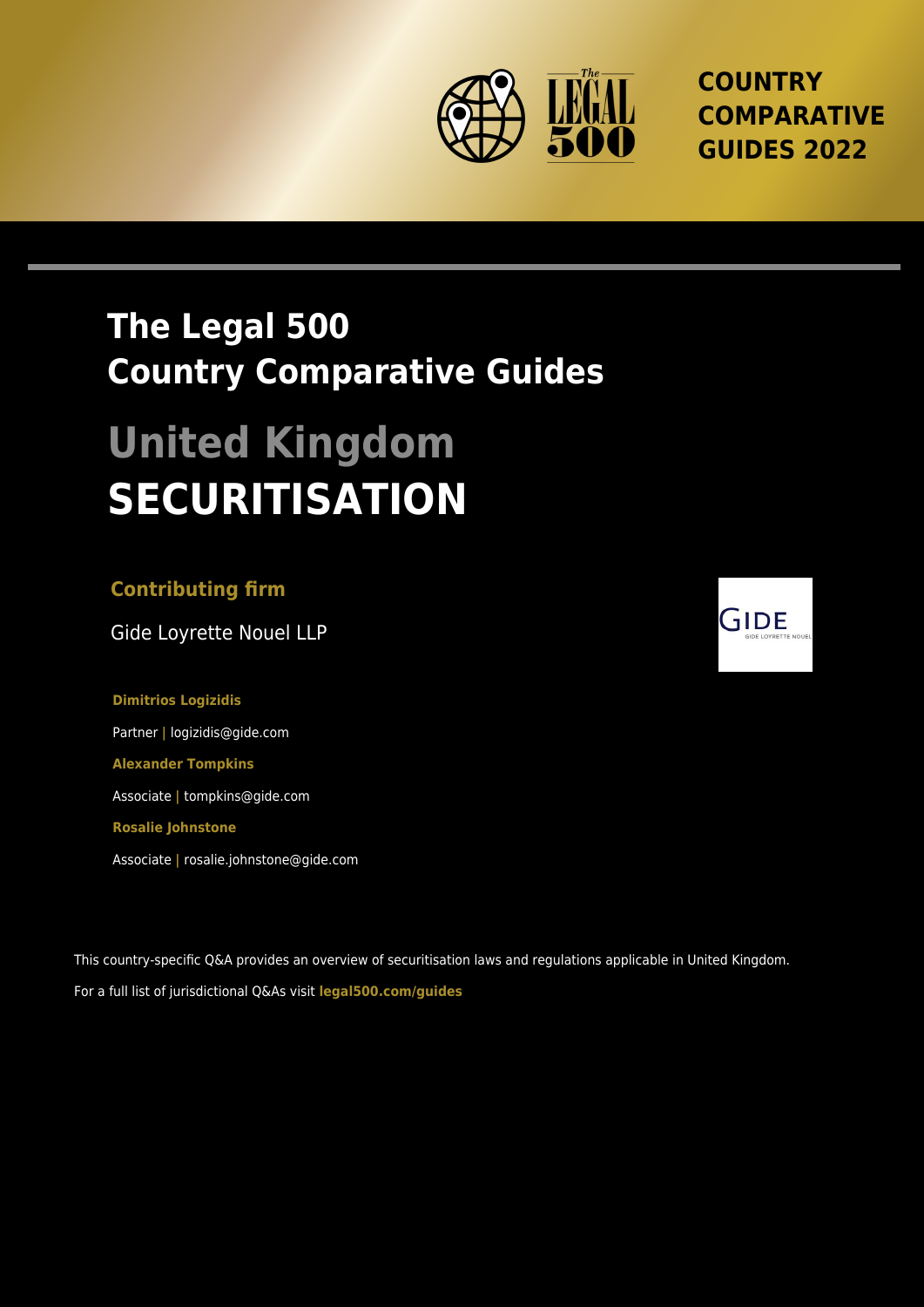### **UNITED KINGDOM SECURITISATION**



#### **1. How active is the securitisation market in your jurisdiction? What types of securitisations are typical in terms of underlying assets and receivables?**

The securitisation market in England and Wales is very well established and is one of the largest securitisation markets on this side of the Atlantic. According to the Association for Financial Markets in Europe ("**AFME**"), as at the end of Q3 2021, securitisation of UK-originated assets amounted to (i) EUR 8 billion out of a European total of EUR 26.2 billion of placed issuance and (ii) EUR 234.6 billion of outstanding issuances out of a European total of EUR 969.9 billion with UK residential mortgagebacked securities (RMBS), pan European CLOs and French RMBS leading issuance totals.

The UK securitisation market covers a wide range of assets in addition to those mentioned above, such as trade receivables, commercial mortgage-backed securitisations (CMBS), whole business securitisations, credit card receivables etc. and both traditional (i.e. 'true sale') and synthetic (using credit derivatives) securitisation structures are utilized in the market.

It is also worth noting that publicly available data does not account for any privately placed securitisation transactions and the UK market is also very active in this respect. Furthermore, securitisation transactions without UK-originated assets can still have a UK element, for example by submitting the transaction documents to English law in pan-European transactions such as CLOs or incorporating a transaction's special purpose or receivables seller/originator entity in the UK.

#### **2. What assets can be securitised (and are there assets which are prohibited from being securitised)?**

Regulation (EU) 2017/2402 of the European Parliament and of the Council (the "**EU Securitisation Regulation**") regulates securitisation in the European Union member states. The EU Securitisation was

implemented into domestic law within the United Kingdom in 2018 and in 2019. Following the UK's departure from the European Union and notably the end of the transition period on 31 December 2020, the EU Securitisation Regulation has formed part of domestic law within the United Kingdom, including certain amendments to ensure its operation on a domestic level, through several pieces of legislation. The relevant legislation includes the Securitisation Regulations 2018, the European Union (Withdrawal) Act 2018, the European Union (Withdrawal Agreement) Act 2020 and the Securitisation (Amendment) (EU Exit) Regulations 2019.

Pursuant to the EU Securitisation Regulation as implemented into domestic law within the United Kingdom, assets that are themselves "securitisation positions" (as defined in the EU Securitisation Regulation) cannot be securitised.

Assets that arise from commercial contracts or loan agreements or other contractual documents that contain clauses that seek to restrict the assignor of the receivable, loan or other asset from assigning its rights under such agreement or contract are also restricted in many cases from being securitised from an English law perspective.

Leaving these two points aside and provided that for a particular asset it has the commercial characteristics allowing it to constitute an underlying exposure for a securitisation, there is no legal restriction under English law restricting the ability of particular assets to be securitised.

#### **3. What legislation governs securitisation in your jurisdiction? Which types of transactions fall within the scope of this legislation?**

The main legislation directly regulating securitisation is the EU Securitisation Regulation implemented into the domestic laws of the United Kingdom and amended in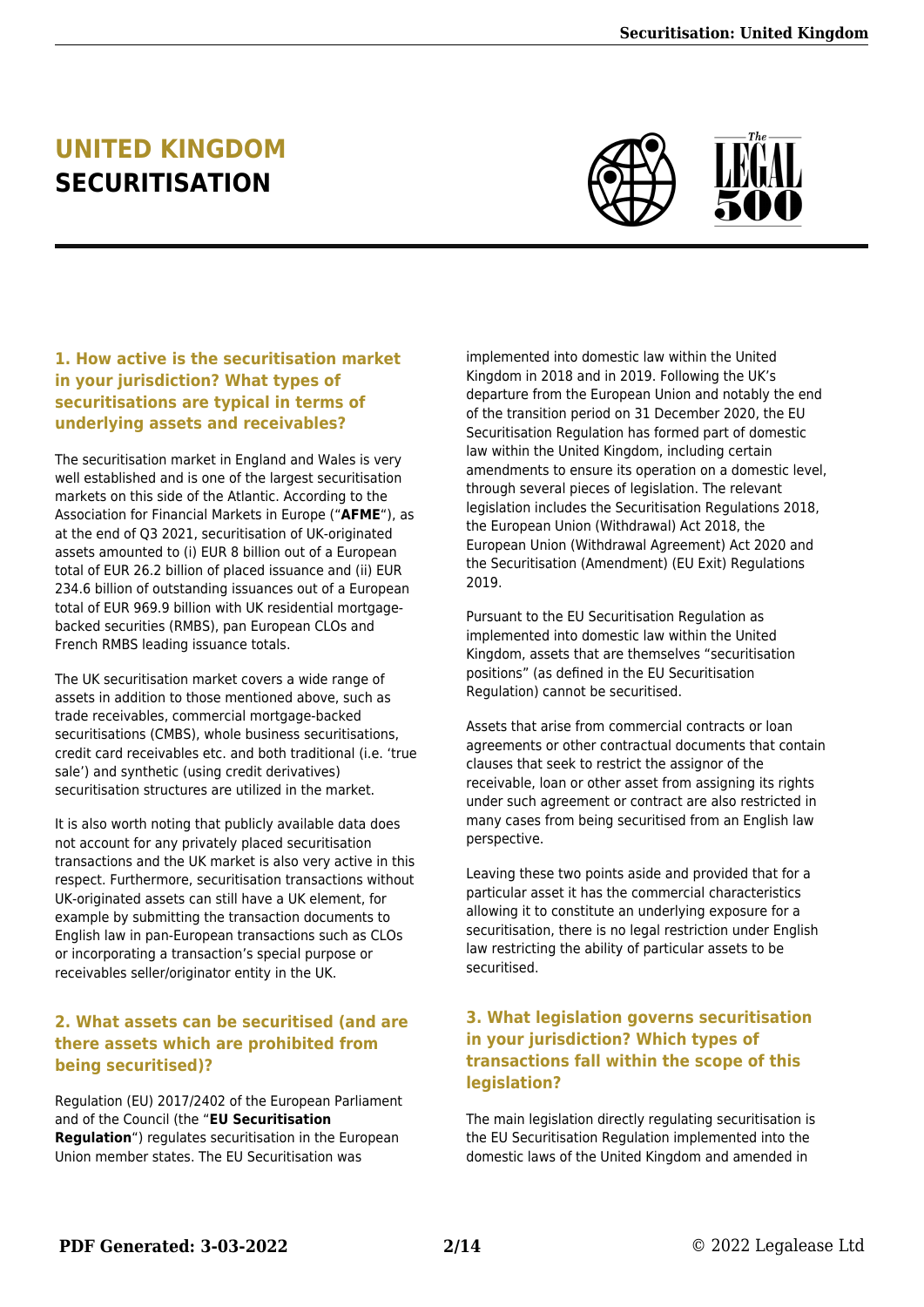certain respects to ensure its operation on a domestic level. The key legislation is therefore the Securitisation Regulations 2018, the European Union (Withdrawal) Act 2018, the European Union (Withdrawal Agreement) Act 2020 and the Securitisation (Amendment) (EU Exit) Regulations 2019 (the EU Securitisation Regulation as transposed and amended as part of domestic laws of the United Kingdom (the "**UK Securitisation Regulations**")).

Any transaction that falls within the definition of "securitisation" under the UK Securitisation Regulations will be subject to the above legislation. The definition of "securitisation" for these purposes does not relate only to any traditional structure or concept of securitisation but is governed by the following definition that focuses on there being a tranching of credit risk associated with an underlying exposure or a pool of exposures:

"'securitisation' means a transaction or scheme, whereby the credit risk associated with an exposure or a pool of exposures is tranched, having all of the following characteristics:

(a) payments in the transaction or scheme are dependent upon the performance of the exposure or of the pool of exposures;

(b) the subordination of tranches determines the distribution of losses during the ongoing life of the transaction or scheme;

(c) the transaction or scheme does not create exposures which possess all of the characteristics listed in Article 147(8) of Regulation (EU) No 575/2013."

The transaction also needs to fall within the jurisdictional scope of the UK legislation. The main differences between the EU Securitisation Regulation and the UK Securitisation Regulations relate to jurisdictional scope and adaptation of the provisions to the UK jurisdiction.

One notable substantive difference achieved from the transposition of the EU Securitisation Regulation into the domestic laws of the United Kingdom is the definition of "sponsor". Under the EU Securitisation Regulation whereas either a credit institution or an investment firm can qualify as a sponsor, it is only expressly clear that a credit institution can be located within the Union or outside of the Union. Whether an investment firm can have the same treatment has long been an uncertainty in the EU Securitisation Regulation. Under the UK Securitisation Regulations this uncertainty is resolved and an investment firm can generally qualify as a sponsor if it is located in the UK or in another country.

Outside of the UK Securitisation Regulations, there are

other elements of English law that do apply to securitisation transactions.

These include but are not limited to:

- English law on assignment under the Law of Property Act 1925 including equitable assignment and legal assignment including relevant decisions of English courts concerning the same;
- Decisions of the English court (in some cases pre-dating the Law of Property Act) concerning the characteristics of irrevocable transfers of assets, commercially referred to as "true sale" in securitisation transactions;
- English law relating to particular assets to be securitised including any consumer credit regulation or other financial regulatory rules applicable to the securitisation of particular assets or regulation of notification of debtors to underlying exposures including methods of payment such as negotiable instruments; and
- English law on security and registration of the same which may impact securitisations including exposures that benefit from registered security.

#### **4. Give a brief overview of the typical legal structures used in your jurisdiction for securitisations and key parties involved.**

A typical securitisation structure usually involves the transfer of a portfolio of assets (e.g. receivables) generated and/or owned by an originator to a special purpose vehicle ("**SPV**") incorporated in England or in another tax favourable jurisdiction such as Ireland, Luxembourg or the Netherlands. In order to fund the purchase price of the assets, the SPV issues securities, in the form of notes or other debt securities, to investors. The securities may be privately or publicly issued, depending on the individual circumstances of a transaction.

Under English law, the transfer of the underlying assets in a standard securitisation can be made by equitable assignment, legal assignment, novation or declaration of trust. Synthetic securitisations on the other hand utilise guarantees and credit derivatives.

The most common method of transfer in English law securitisations is through an equitable assignment of the beneficial title in the underlying asset from the originator to the SPV. This method is advantageous to the parties since the debtor of the underlying asset does not need to be notified of the transfer to the SPV (and will only be notified upon the occurrence of certain trigger events set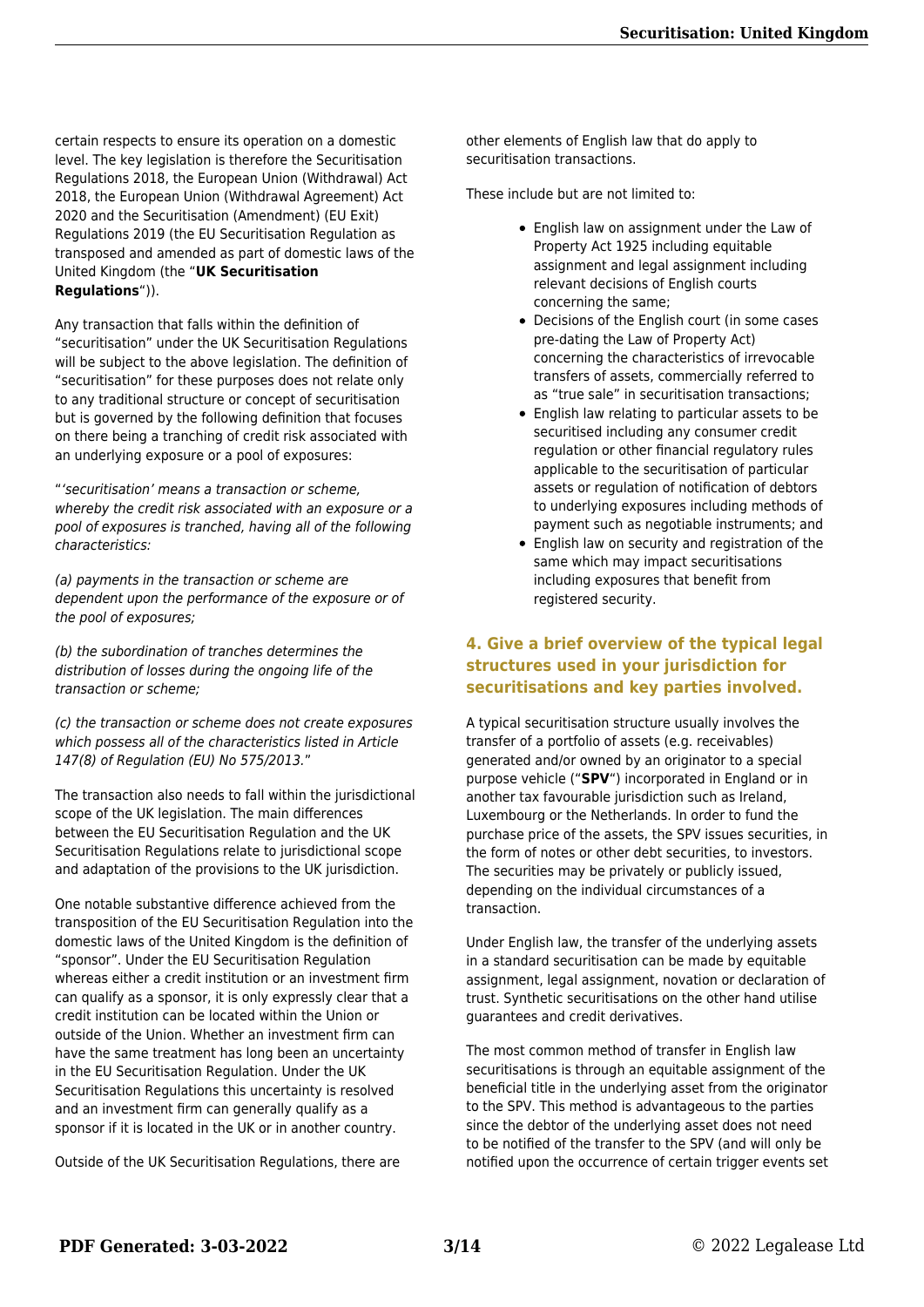out in the transaction documents such as default or insolvency of the originator) and any security associated with such underlying asset can also be transferred without any further formalities. The transfer of the underlying assets is structured by the parties as a 'true sale' so that the assets cease to belong to the originator or form part of the originator's estate upon its insolvency.

Transfer of the underlying assets through novation or a legal assignment is undesirable and impractical because an originator does not usually plan on disclosing to its customers that it is selling its assets in a securitisation transaction (unless there are any contractual restrictions in the underlying asset documents which require the consent or disclosure of any transfer to be made to the obligor).

The SPV's obligations to the investors under the debt securities it issues are limited to and secured by a security interest created by the SPV (usually granted in favour of a third party entity appointed as a security trustee) over the assets purchased by the SPV from the originator.

On each payment date set out in the transaction documents, following receipt by the SPV of amounts paid in respect of the underlying assets, those amounts are applied to repay the investors in its securities and to discharge its other payment obligations in the transaction.

In a standard securitisation, some of the key parties and their roles in the transaction are:

- The SPV/issuer. As briefly mentioned above, the SPV is the legal form of the issuer and is usually a bankruptcy remote orphan company incorporated for the purposes of the securitisation who will purchase the assets from the originator and issue the debt securities to investors to fund the purchase of a specified pool of assets from the originator. Following the UK's departure from the European Union and notably the end of the transition period on 31 December 2020, pure UK securitisations continue to use a UK based SPV whereas securitisations containing both a UK and a non-UK element (for instance European CLOs, or pan-European trade receivables securitisations) utilise SPVs located mostly in Ireland or Luxembourg.
- The originator. This the user (the end user) of the funds raised in the securitisation. In the course of its business, it deals with customers, supplies goods or services etc. and that gives right to a receivable which is the claim of the

originator against the customer for the previously supplied goods or services (and this is the asset ultimately sold to the securitisation SPV).

- The servicer and back-up servicer. It is customary for the originator to also act as servicer in the transaction documents so that it can continue to maintain its relationship with its customers by administering the receivables on the SPV's behalf. The originator is appointed by the SPV to assume its servicing capacity and will receive a servicing fee for this role. To address the circumstances where the servicer fails to meet its obligations in such capacity, a back-up servicer may be appointed at the outset or at some point during the life of the transaction to assume the servicing role in the event of default by the servicer. Such back-up servicer entity will have the necessary experience and capabilities to assume all the tasks carried out by the servicer.
- The arranger. Since asset backed securities are capital market instruments and securitisation structures can become very complex, an investment bank usually acts as arranger in a securitisation and is responsible for, inter alia, structuring the transaction, analyzing the risk profile of the assets and managing the set up and closing of the transaction.
- The investors. These are typically financial institutions, insurance companies, pension funds, hedge funds, companies etc.
- Other parties which may be involved in a securitisation are: (i) a security trustee who will hold the security granted by the issuer on behalf of the investors; (ii) a paying agent to administer payments of interest and principal on the securities; (iii) a listing agent if the debt securities are publicly listed; (iv) a hedge counterparty (i.e. a financial institution with derivative capabilities) if derivative contracts are used in the securitisation to address currency or interest rate mismatches between the assets and the securities, (v) an investment/collateral manager and a collateral administrator if the pool of assets is dynamic and actively managed throughout the life of the transaction; (vi) rating agencies to rate the securities issued by the SPV; (vii) credit insurers to cover securitised portfolio credit risk, especially in the context of deconsolidated transactions; and (viii) statutory accountants to validate GAAP or IFRS deconsolidation in the context of de-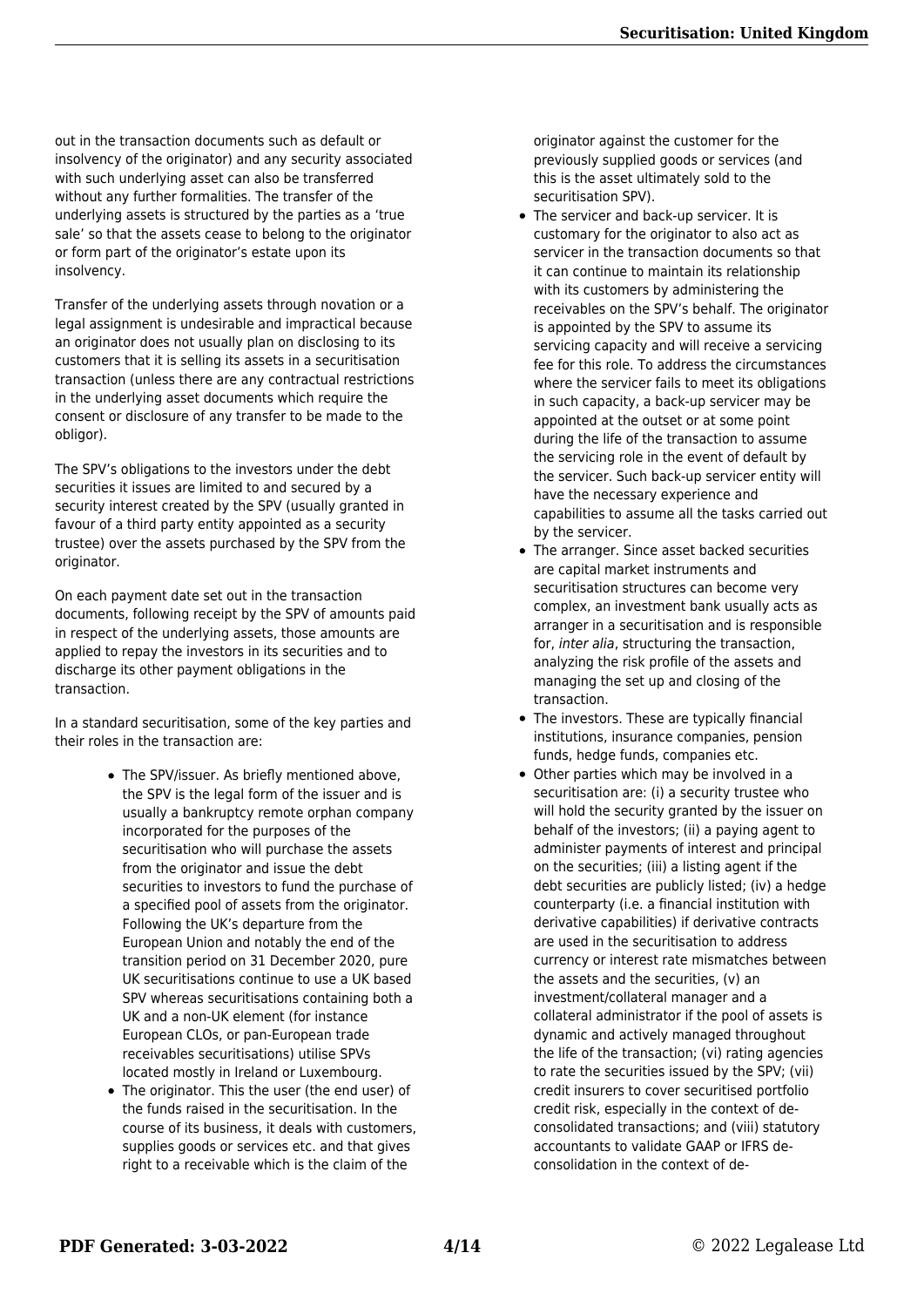consolidated transactions.

#### **5. Which body is responsible for regulating securitisation in your jurisdiction?**

The Prudential Regulatory Authority ("**PRA**") is responsible for regulating compliance by credit institutions, investment firms and insurance undertakings with their obligations under the UK Securitisation Regulations either in their capacities as regulated institutional investors or as originators, sponsors, SSPEs or original lenders.

The Financial Conduct Authority ("**FCA**") is responsible for regulating compliance by alternative investment fund managers, undertakings for the collective investment in transferable securities and otherwise unregulated entities that participate in a securitisation (for example, general corporates) either in their capacities as regulated institutional investors or as originators, sponsors, SSPEs or original lenders.

In relation to the UK Securitisation Regulations, the FCA and the PRA are responsible for receiving certain information that is required to be made available as part of the transparency requirements of the legislation.

Although we do have clarity that the FCA and the PRA are regulating securitisation in the UK following Brexit, it still remains to be seen exactly how the FCA and the PRA will exercise their powers under the legislation and whether in time different interpretations of existing requirements or even if amendments to legislation will eventually be bought forward to amend the operation of the legislation in the UK.

#### **6. Are there regulatory or other limitations on the nature of entities that may participate in a securitisation (either on the sell side or the buy side)?**

In relation to the UK Securitisation Regulations, an entity that "has been established or operates for the sole purpose of securitising exposures" is prohibited from qualifying as being an originator.

In addition, there are criteria under the UK Securitisation Regulations, that must be satisfied by a particular entity in order for such entity to qualify as an "originator", a "sponsor" or an "SSPE".

Finally, under certain regulatory restrictions (for example relating to consumer credit or relating to data protection), a transaction specific special purpose vehicle may not be eligible to be a purchaser of certain

regulated exposures from sellers without obtaining certain regulatory authorisations, making certain registrations or implementing certain structural features to fall within regulatory exemptions.

Aside from this we are not aware of any restrictions under English law on the nature of entities that may participate in a securitisation.

#### **7. Does your jurisdiction have a concept of "simple, transparent and comparable" securitisations?**

In relation to the UK Securitisation Regulations, there is the concept of simple, transparent and standardised ("**STS**") securitisations. In most respects, the STS label applies in UK domestic law as it did as part of EU Securitisation Regulation. Following 31 December 2020 and the end of the Brexit implementation period, the STS label in the UK is a label that is available only for domestic UK transactions and only benefits investors located in the UK (including subsidiaries of EU prudentially regulated groups) from a capital treatment perspective.

We understand that pursuant to Article 18 of the EU Securitisation Regulation, securitisations with an originator, a sponsor or an SSPE that is not located within the Union cannot qualify for the EU STS label.

#### **8. Does your jurisdiction distinguish between private and public securitisations?**

Yes. There is a distinction in the UK Securitisation Regulations between securitisations that do require a prospectus to be drawn up (pursuant to Directive 2003/71/EC or Regulation (EU) 2017/1129) and securitisations that do not require a prospectus to be drawn up (pursuant to Directive 2003/71/EC or Regulation (EU) 2017/1129).

The UK Securitisation Regulations stipulate different requirements for securitisations that do require a prospectus to be drawn up including as to the transparency requirements for these kind of transactions.

**9. Are there registration, authorisation or other filing requirements in relation to securitisations in your jurisdiction (either in relation to participants or transactions**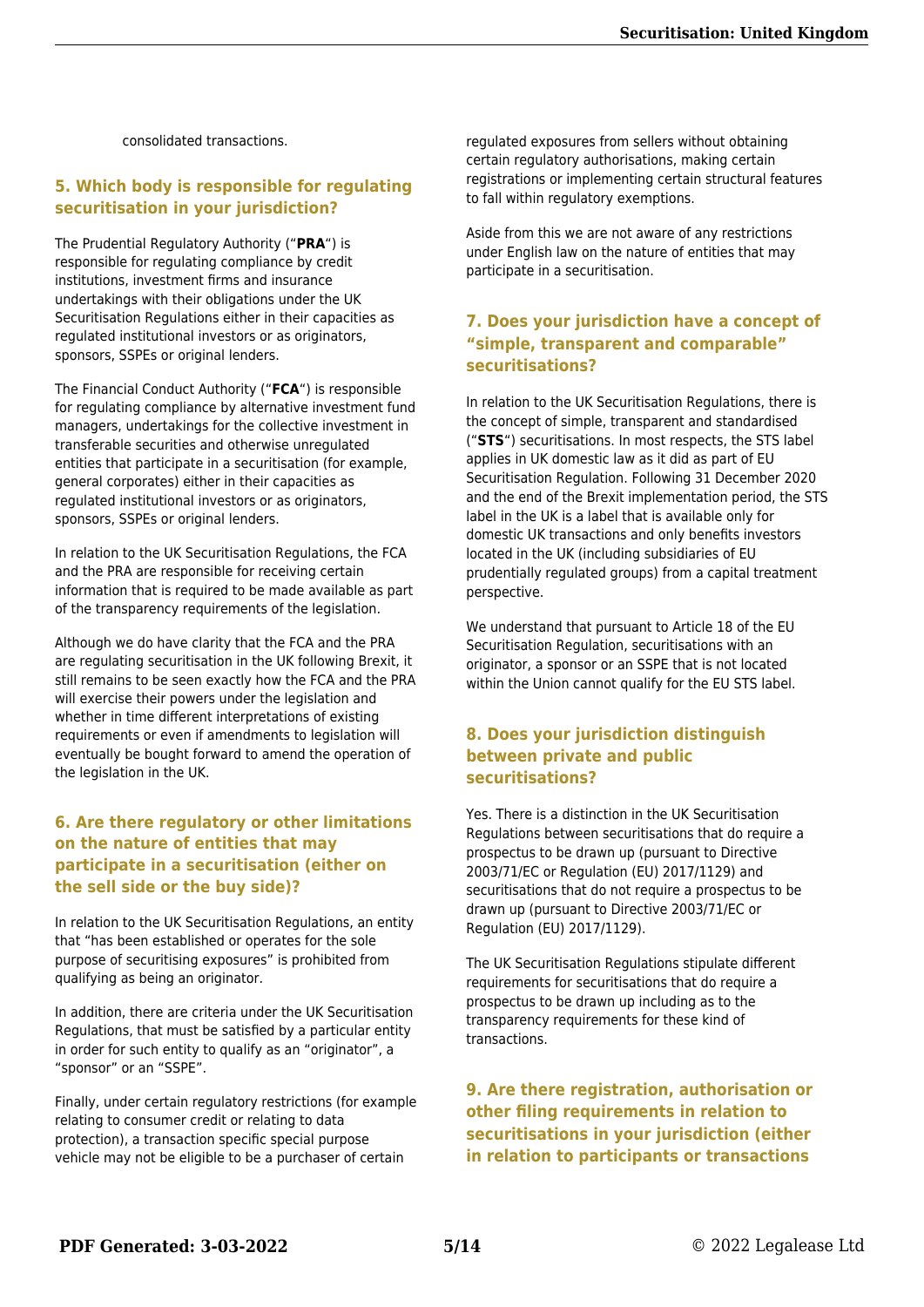#### **themselves)?**

Yes. Pursuant to the UK Securitisation Regulations, it is required to send to the FCA or PRA (as indicated in the FCA and PRA direction as published on 20 December 2018 and other publications) a notification of the creation of a securitisation. There are templates for these notifications that are publicly available.

It is also required in certain circumstances to provide the FCA or PRA (as indicated in the FCA and PRA direction as published on 20 December 2018 and other publications) with on-going reporting in relation to the requirements of Article 7(1)(f) of the EU Securitisation Regulation (inside information reporting) and Article 7(1)(g) of the EU Securitisation Regulation (significant events reporting).

Any security created by an English company including any English special purpose vehicle that forms part of a securitisation structure needs to be registered at Companies House.

Regulatory authorisations or permissions can be required for entities using securitisation as part of a regulated activity particularly in relation to the origination and servicing of regulated loans or receivables arising from regulated contracts.

#### **10. What are the disclosure requirements for public securitisations? How do these compare to the disclosure requirements to private securitisations? Are there reporting templates that are required to be used?**

All of the disclosure requirements under Article 7 (Transparency requirements for originators, sponsors and SSPEs) of the UK Securitisation Regulations apply to public securitisation.

Certain disclosure elements apply only to securitisations for which a prospectus is required to be drawn up (pursuant to Directive 2003/71/EC or Regulation (EU) 2017/1129). In particular, the disclosure information to be made available to holders of securitisation positions and competent authorities must be made available by means of a securitisation repository or, if no securitisation repository is appointed by means of a website that meets the requirements of the UK Securitisation Regulations.

Securitisation repositories are regulated entities responsible for receiving, storing and making available disclosure information to transaction participants. The UK Government and the FCA has implemented rules relating the licensing of securitisation repositories and

the oversight of the same.

In January 2022, the FCA registered the first securitisation repositories under the UK Securitisation Regulations to receive reporting from public securitisations.

The other disclosure elements are not securitisation specific.

#### **11. Does your jurisdiction require securitising entities to retain risk? How is this done?**

Yes. The risk retention requirement for a securitisation falling within the scope of the UK Securitisation Regulations is for the originator, sponsor or original lender in a securitisation to retain a material net economic interest in the securitisation, being a five per cent. (5%) retention of risk.

The risk must be retained by an entity that falls within the requirements of the legislation for this purpose and the securitisation must be structured in a way that results in the five per cent. (5%) retention of risk being held in one of the specific ways permitted under the legislation. The permitted methods of retaining the 5% material net economic interest are:

- the retention of not less than 5% of the nominal value of each of the tranches sold or transferred to investors;
- in the case of revolving securitisations or securitisations of revolving exposures, the retention of the originator's interest of not less than 5% of the nominal value of each of the securitised exposures;
- the retention of randomly selected exposures, equivalent to not less than 5% of the nominal value of the securitised exposures, where such non-securitised exposures would otherwise have been securitised in the securitisation, provided that the number of potentially securitised exposures is not less than 100 at origination;
- the retention of the first loss tranche and, where such retention does not amount to 5% of the nominal value of the securitised exposures, if necessary, other tranches having the same or a more severe risk profile than those transferred or sold to investors and not maturing any earlier than those transferred or sold to investors, so that the retention equals in total not less than 5% of the nominal value of the securitised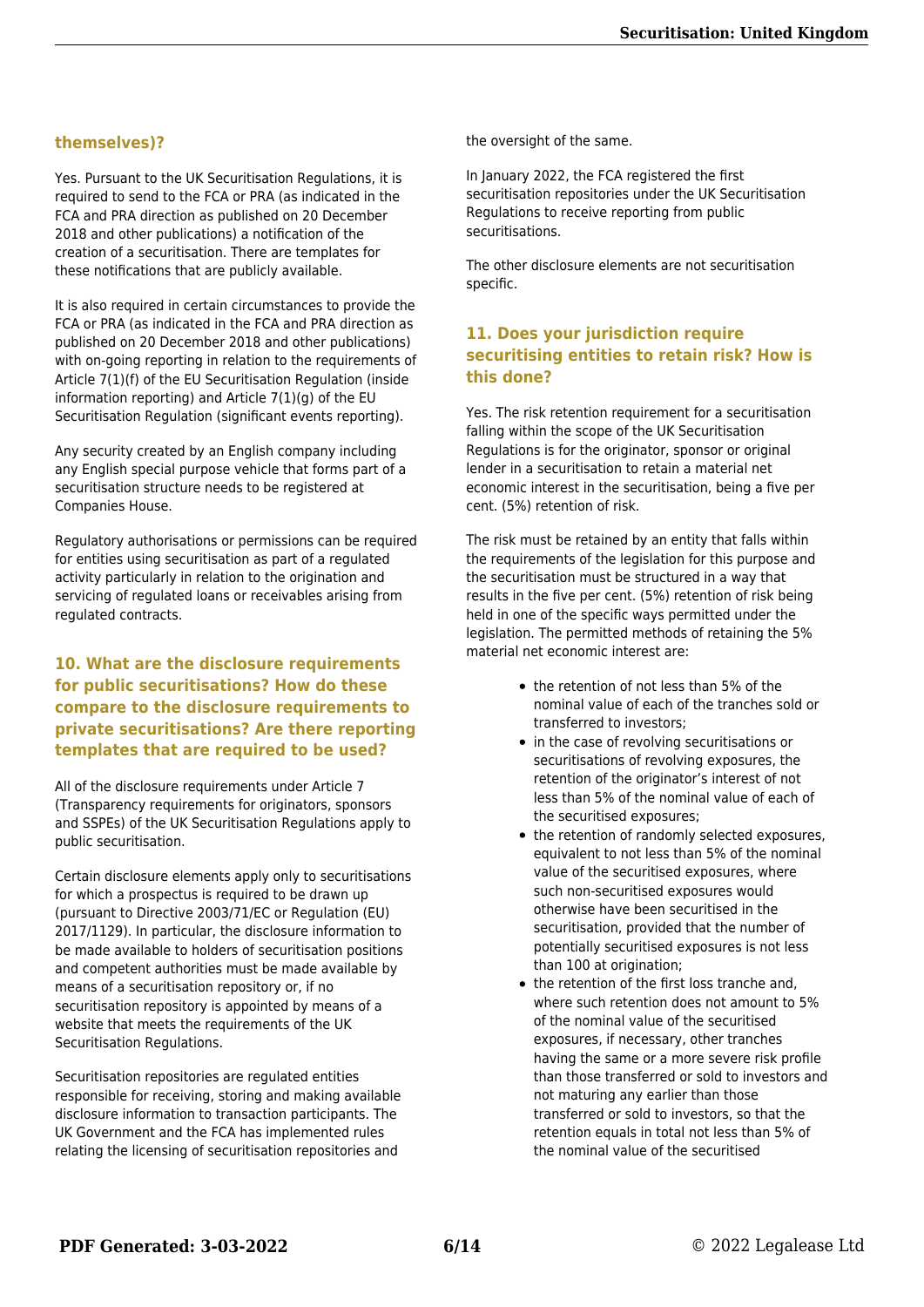exposures; or

• the retention of a first loss exposure of not less than 5% of every securitised exposure in the securitisation.

#### **12. Do investors have regulatory obligations to conduct due diligence before investing?**

Yes with respect to institutional investors (as defined in the UK Securitisation Regulations). Institutional investors are required, prior to holding a securitisation position, to verify the compliance of the securitisation with certain regulatory requirements under the UK Securitisation Regulations including:

- compliance by the originator or original lender with credit granting criteria requirements;
- compliance by the originator, sponsor or original lender with the risk retention requirement; and
- compliance by the originator, sponsor or SSPE with the pre-pricing transparency requirements.

In addition, institutional investors are required, prior to holding a securitisation position to carry out a due diligence assessment of all the risks involved in the securitisation including:

- the risk characteristics of the individual securitisation position and of the underlying exposures; and
- the structural features of the securitisation that can materially impact the performance of the securitisation position.

There are additional requirements for institutional investors to implement certain monitoring practices and procedures for the life of the securitisation transaction.

#### **13. What penalties are securitisation participants subject to for breaching regulatory obligations?**

There are direct regulatory obligations on originators, sponsors and original lenders and SSPEs under the UK Securitisation Regulations and on holders of securitisation positions.

Failure to comply with the requirements under the UK legislation may lead to regulatory consequences for individuals or firms from the FCA or the PRA that fall within the jurisdictional scope of the FCA or the PRA. These penalties may include financial penalties on

individuals or firms, temporary prohibitions on individuals from exercising management functions of an entity that is an originator, sponsor, SSPE or a holder of a securitisation position and public censure (in a published statement) from the FCA or the PRA. These are in addition to any other penalties that the FCA or PRA may be able to impose on its regulated firms or authorised persons.

#### **14. Are there regulatory or practical restrictions on the nature of securitisation SPVs? Are SPVs within the scope of regulatory requirements of securitisation in your jurisdiction? And if so, which requirements?**

English law does not set out specific legislation regarding the establishment of SPVs for securitisation transactions but there is a special corporation tax regime for 'securitisation companies' in the UK (see Question 21). An SPV incorporated in England and Wales typically takes the form of a private or public limited company (subject to the Companies Act 2006) or a limited liability partnership (under the Limited Liability Partnership Act 2000) and will be subject to English laws that are applicable to such types of entities such as the Insolvency Act 1986.

An SPV in a traditional securitisation is (i) usually established as a bankruptcy remote orphan company with a separate legal personality, (ii) incorporated in a tax favourable jurisdiction, (iii) owned by a charitable trust and administered by a third party service provider (to ensure it is treated as being outside of the originator's group if this is the intended structure) and (iv) limited in activity to those contemplated in the securitisation transaction.

#### **15. How are securitisation SPVs made bankruptcy remote?**

As briefly mentioned in Question 14 above, an SPV is often a newly created orphan entity with its own legal status and structured to achieve bankruptcy remoteness. A number of elements must be considered when structuring the SPV as insolvency remote (some of them have been communicated on a non-exhaustive basis by rating agencies):

> ensuring the SPV is operated on a solvent basis by making sure that it does not conduct any business except with parties that have agreed to limited recourse and non-petition covenants;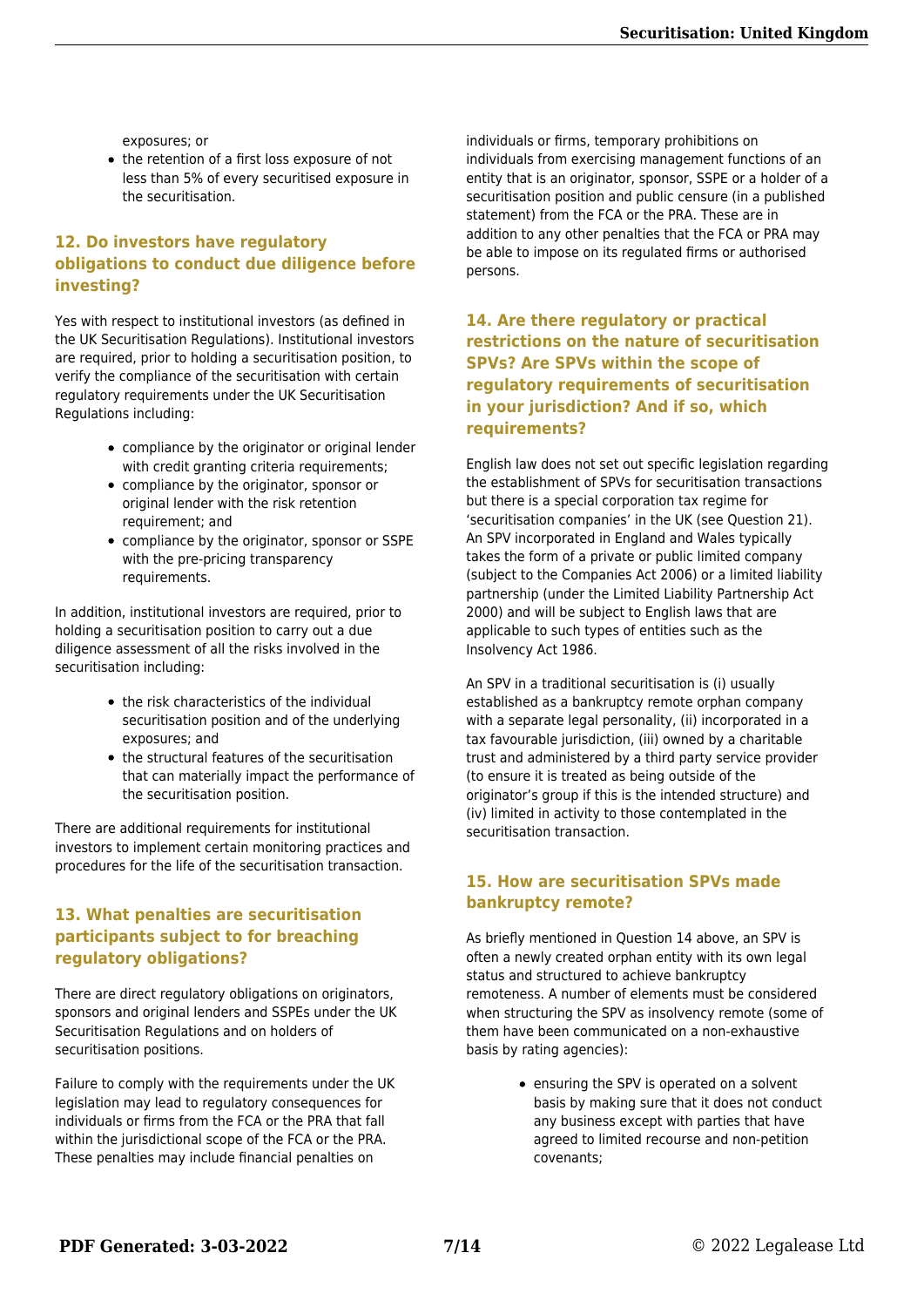- ensuring the SPV is incorporated with its own legal personality and operated separately from the originator or any other transaction party;
- appointing one or more directors who are independent of the originator (and none of the directors must be nominated by the originator);
- placing restrictions on the SPV (in its constitutional documents and in the transaction documents themselves) that prevent it from incurring any liabilities outside those contemplated by the securitisation by limiting its activities to those anticipated in the transaction;
- disallow the SPV to have its own employees apart from its independent directors of course;
- including 'non-petition' clauses in agreements between the SPV and the other transaction parties from commencing insolvency procedures against the SPV;
- including limited recourse language in all transaction documents to which the SPV is a party to restrict the recourse of a counterparty who takes enforcement action in respect of the SPV's assets to the secured assets of the SPV; and
- limiting the SPV's ability to voluntarily file for insolvency proceedings.

Any rating agencies providing a rating in a securitisation transaction will scrutinise and conduct its due diligence on the above factors in order to become comfortable that the SPV satisfies its bankruptcy remoteness criteria. Private or non-rated securitisation transactions still require, in most cases, that the above factors/criteria are complied with for the sake of the securitisations investors involved (including balance sheet investors, asset backed commercial paper conduits and their own institutional investors).

However, even if all of the above measures are present in a securitisation, it is not possible to have absolute certainty that a UK SPV (or any other EU SPV set up as a corporate) will be insolvency remote since any third party creditors will not be bound by the contractual restrictions in the transaction documentation (for example, the UK tax authority, HM Revenue & Customs). It is worth noting however that some EU securitisation vehicles, such as the fonds communs de titrisation in France are completely insolvency remote by statute (i.e. they simply cannot become subject to insolvency proceedings).

#### **16. What are the key forms of credit support in your jurisdiction?**

Credit support (or credit enhancement) is the use of various finance techniques in a securitisation to improve the creditworthiness of a security (i.e. the notes issued by an SPV) by reducing the probability of default by the issuer/SPV or (depending on the structure) simply mitigate the credit risk of the securitised portfolio of assets. Credit support features protect the repayments to be made by the issuer under the notes in the event that any losses arise from the underlying securitised assets.

The typical forms of credit support utilised in a securitisation and commonly used in English law transactions are:

- Over-collateralisation. This is when the originator transfers underlying assets to the SPV which are greater in value than the consideration paid by the SPV to the originator for such assets. The excess in value provides protection in the event that the underlying debtors of the assets default on their payment obligations.
- Creation of subordinated tranches. This can take the form of junior notes and/or a subordinated loan and provides credit enhancement to the more senior tranches by absorbing the first losses on the underlying collateral. The senior tranche holders will be repaid by the issuer in priority over the junior tranche holders and the latter's enforcement rights against the issuer will not be exercisable until the senior tranche holders are repaid. The holder of the junior tranche is normally the originator (or another entity in its group) in order to, inter alia, satisfy risk retention requirements.
- Creation of "retained spread". Cash reserves are often utilised to provide credit enhancement in securitisations and one way of funding such cash reserve is through retained (or excess) spread. Retained spread is created when the amounts received by the issuer in respect of the underlying assets is greater than the amount of the issuer's liabilities under the securities issued by it. The difference is then used to fund the cash reserve and can be used to cover costs and expenses of the transaction.
- Purchase Price mechanisms. In UK securitisations, the purchase price of receivables will generally equal the face amount of the receivables minus a small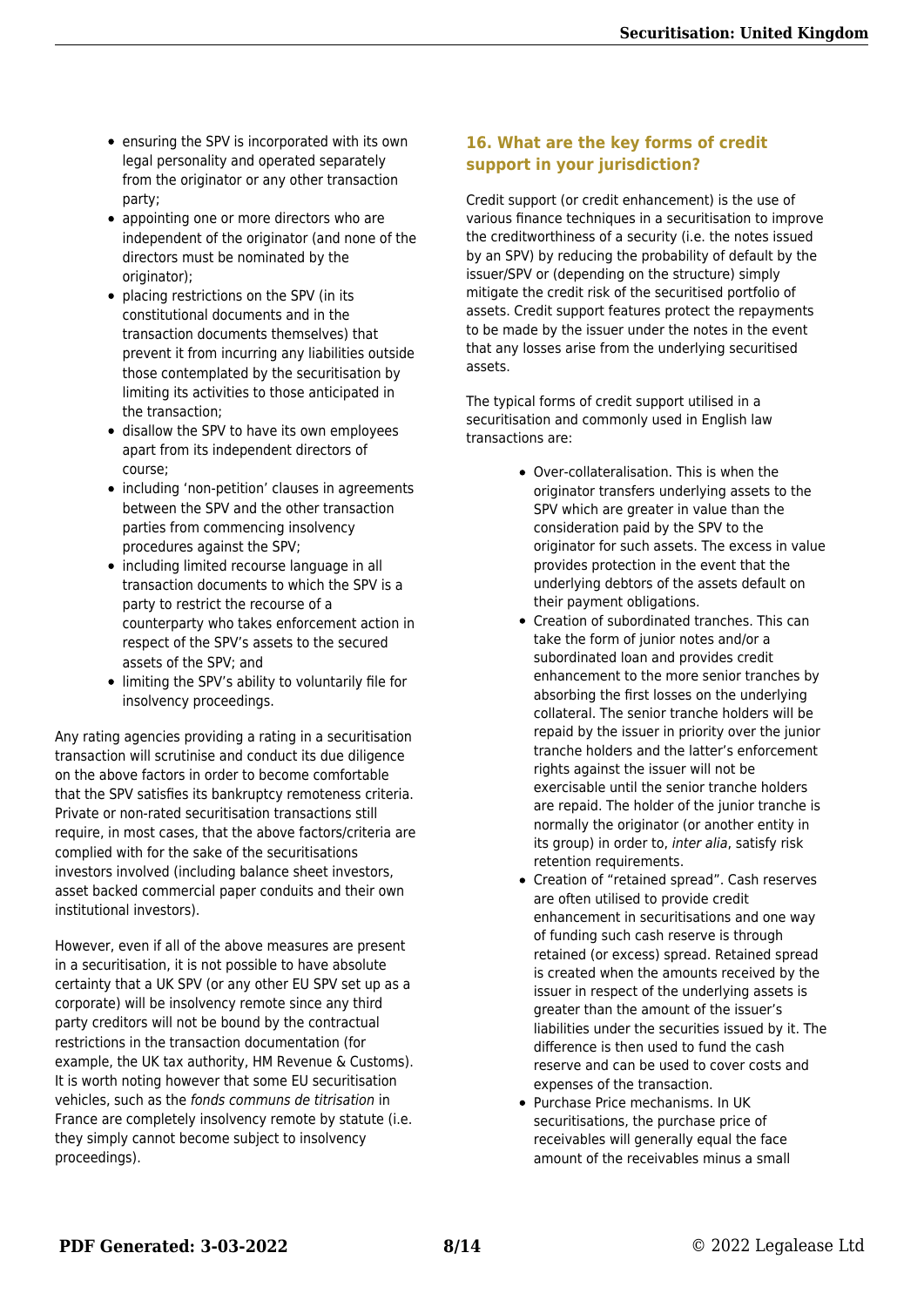discount to cover expected losses on the purchased receivables and other costs of the SPV. In addition, a "Deferred Purchase Price" or "DPP" mechanism can be implemented whereby a portion of the purchase price due from the SPV to the originator is not paid upon the transfer of the receivable but at a later date and is paid out of collections received on the receivables. Similar to the discount feature, the DPP is a credit enhancement tool used to cover potential losses on the purchased assets.

Letters of credit, credit insurance or guaranteed liquidity facilities. These types of credit enhancement provide additional risk mitigation and liquidity support to the SPV should it not have sufficient funds to pay the entirety of amounts due by it in the transaction and are usually granted by a creditworthy source such as a third party bank or a credit insurer.

It is worth mentioning that credit risk is just one risk among others in a securitisation transaction; other risks that a securitisation structure needs to address are, notably, dilution risk, FX risk, interest rate mismatch risk (notably floating vs fixed) etc.

#### **17. How may the transfer of assets be effected, in particular to achieve a 'true sale'? Must the obligors be notified?**

In English law, the most common methods of transfer of receivables are assignment (whether equitable or legal). the declaration of a trust over the receivables or novation.

#### **Assignment**

Assignment is the most common method of transfer of receivables under English law. An assignment can take effect at law or in equity. To take effect at law, an assignment must comply with the requirements of section 136 of the Law of Property Act 1925 which provides that an assignment must be: (i) in writing and signed by the assignor, (ii) of the whole of the debt, (iii) absolute and unconditional and not by way of charge and (iv) notified in writing to the person from whom the assignor would have been entitled to claim the debt.

In certain circumstances, additional formalities are required to be completed for an assignment to qualify as a legal assignment. For example, for assignments of mortgages of real property in England and Wales, the transfer must be registered at H. M. Land Registry in

accordance with the Land Registration Act 2002 in order to constitute a legal assignment.

Where an assignment does not meet all of the requirements of section 136 of the LPA, it will take effect in equity only. If an assignment takes effect in equity only, a subsequent purchaser may take priority over the claims of the initial purchaser and may require the obligor to make payment to such subsequent purchaser if it notifies the obligor before the initial purchaser does so.

Parties may choose to rely on equitable assignment if they decide not to notify the obligors of the assignment. This approach is often adopted when, due to the number of obligors, it would not be practicable to notify them or where the commercial interests of the originator prevent it for example. In such cases, the documentation will often provide that the obligors may only be notified upon the occurrence of certain trigger events. The effects of not serving notice on an obligor are that (i) the obligor may continue to validly discharge its debt by making payments to the seller, (ii) the purchaser will not be able to bring an action in its own name against the obligor, (iii) the obligor may set off claims against the seller arising prior to receipt by the obligor of the notice of assignment and (iv) the seller may amend the receivables contract without the purchaser's consent (unless contractually restricted of course).

#### Declaration of Trust

An originator can continue to hold the receivables but declare a trust over them for the benefit of the purchaser. This allows the purchaser to obtain the beneficial interest of the receivables with the originator continuing to act as settler and trustee of the trust assets.

#### Novation

Novation allows both the seller's rights and obligations under the receivable contract to be transferred. As a result, it requires the consent of the obligor, the seller and the purchaser.

#### **18. In what circumstances might the transfer of assets be challenged by a court in your jurisdiction?**

A transfer of receivables can be contested by a liquidator, administrator or creditor of the seller in an insolvency of the seller on the basis that, instead of transferring to or holding to the order of the purchaser the entire legal interest (or the right to require the transfer thereof) and the entire beneficial interest of the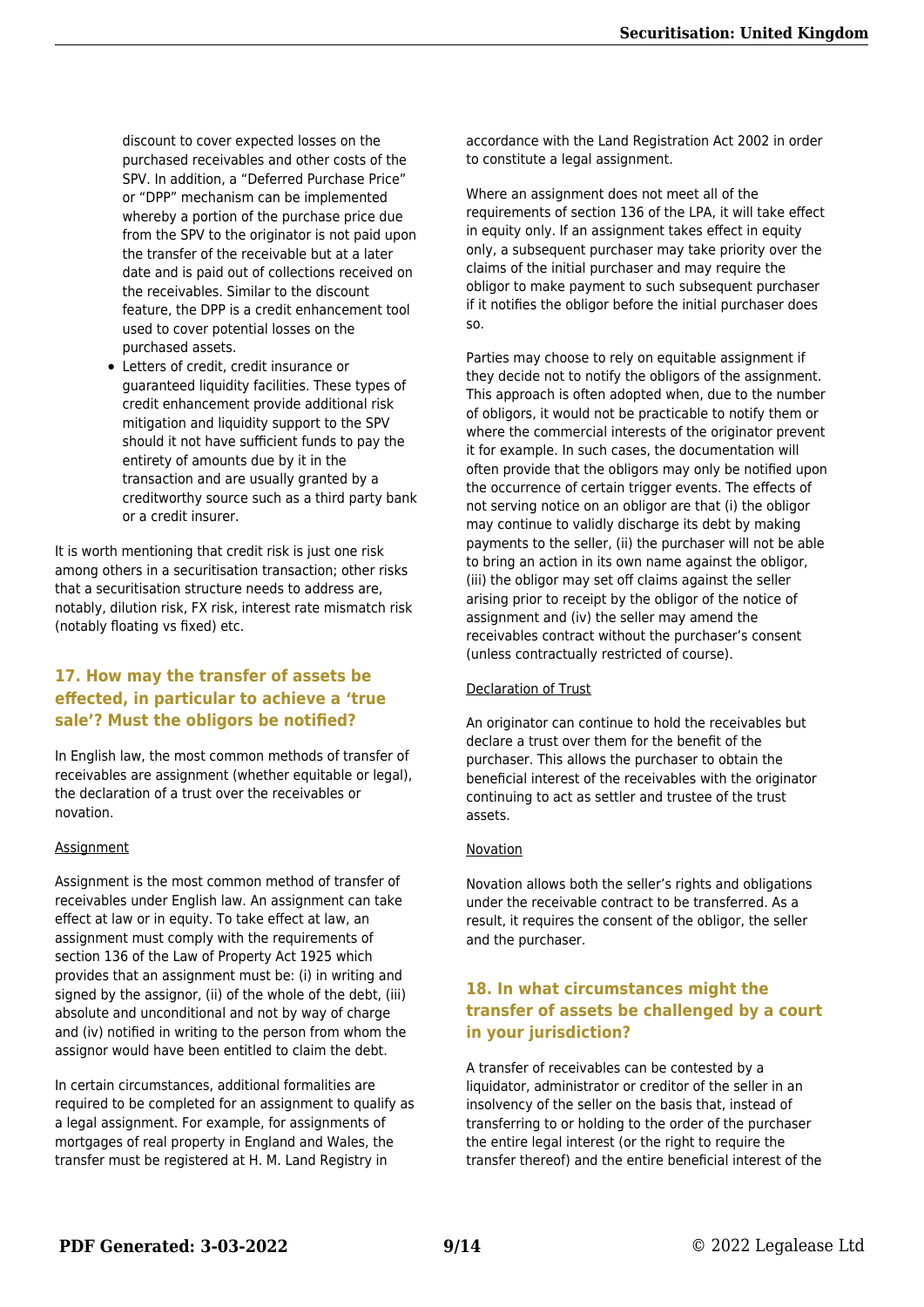seller in the receivables in question, charges were created over those receivables pursuant to the terms of the transfer agreement and in such case such charges will be void against such liquidator, administrator or creditor for lack of registration unless registered pursuant to Part 25 of the Companies Act 2006.

To determine whether a transaction characterised as a sale by the parties is a "sham" and should be recharacterised as a secured financing, the English courts will look at the substance of the transaction irrespective of the labels that the parties have given to the transaction. Case law has established the following key questions to be considered to establish whether the transaction is a true sale rather than a secured financing:

- i. Do the transaction documents accurately reflect the intention of the parties and are the terms consistent with a sale as opposed to a secured financing?
- ii. Does the seller have the right to repurchase the receivables sold?
- iii. Does the purchaser have to account for any profit made on a disposition by it of the receivables?
- iv. Is the seller required to compensate the purchaser if it ultimately realises the acquired receivables for an amount less than the amount paid?

The courts have made it clear however that none of these factors are determinative so the presence of one or more of the characteristics of a secured financing will not automatically result in the transaction being recharacterised as a secured financing. The English courts will instead consider the transaction as a whole and take into account factors such as whether by their subsequent conduct the parties have departed from the terms of their agreement which would otherwise be held to effect a true sale, and whether or not the legal effect of their agreement accurately represents the true nature of the transaction intended by the parties.

#### **19. Are there data protection or confidentiality measures protecting obligors in a securitisation?**

Yes in relation to obligors that are individuals and/or in relation to which personal data is transmitted as part of the securitisation. For obligors such as this, the provisions of the General Data Protection Regulation as it forms part of retained EU law (as defined in the European Union (Withdrawal) Act 2018) ("**GDPR**") apply and the securitisation will need to comply with the

provisions of the GDPR including in certain cases filing registrations with the Information Commissioner's Office.

Confidentiality provisions contained in underlying contracts or loan agreements benefiting obligors may be considered to be a restriction in certain circumstances to the assignment of the exposures arising under such contract or agreement in a securitisation particularly if the assignment of the underlying exposure may breach the confidentiality provision or give rise to a claim against the assignee. However, in many cases it is considered that either the assignment of the exposure does not breach the confidentiality provision or alternatively that any potential breach of the relevant provision may not give rise to a claim against the assignee.

#### **20. Is the conduct of credit rating agencies regulated?**

Since the end of the Brexit transition period, Regulation (EC) No 1060/2009 (European Rating Agency Regulation) as it forms part of retained EU law ("**CRA"**) regulates the conduct of UK-registered credit rating agencies. The CRA in particular requires UK based credit rating agencies to be registered with the FCA, the body responsible for their ongoing supervision.

#### **21. Are there taxation considerations in your jurisdiction for originators, securitisation SPVs and investors?**

In relation to originators, the key taxation considerations include:

Corporation tax treatment of asset sales into the securitisation structure

The corporation tax treatment of the assets sold to the SPV will depend on the nature of those assets and the way the securitisation is accounted for. Generally speaking, where a securitisation is accounted for as a financing by the originator, it should be possible for a UK-based originator to be taxed as if it had borrowed the funds raised by the securitisation, and continued to own the assets that had been disposed of. This treatment may not be appropriate where the assets being securitised are certain non-financial assets, or where the securitisation is not treated as a financing; in which case, the tax treatment of the sale will depend on the nature of the underlying assets and may give rise to corporation tax charges on any gain resulting from the disposal. The current rate of UK corporation tax is 19 per cent.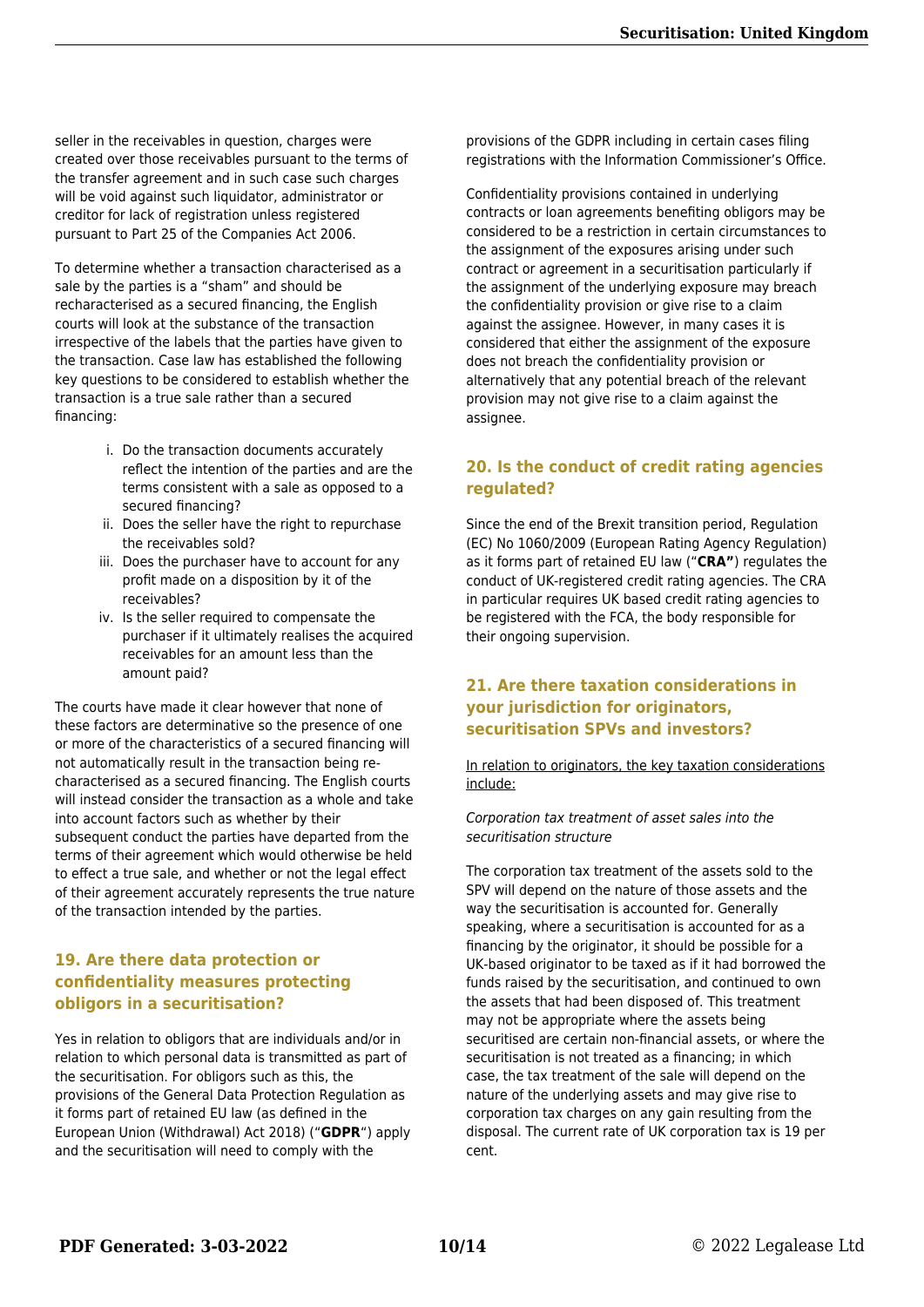Generally speaking, the securitisation should not give rise to a VAT cost for the originator, although the exact VAT consequences can be complex.

Other than in the case of certain interests in real estate and certain equity-like securities, there are no stamp duties or other transfer taxes in the UK on the disposal of financial assets to an SPV.

#### In relation to securitisation SPVs, the key taxation considerations include:

Most UK public true sale securitisations will be structured to fall under the Taxation of Securitisation Companies Regulations 2006. The regulations allow securitisation companies to be subject to corporation tax simply on the cash profit retained within the company after the payment of its disbursements under the transaction waterfall. Broadly, in order to fall within this tax regime, the securitisation SPV must qualify as a securitisation company. Generally:

- <span id="page-10-1"></span><span id="page-10-0"></span>• an SPV that issues notes (valued at least GBP 10 million[\[1\]](#page-11-0) at the date of issue) wholly or mainly to "independent["\[2\]](#page-11-1) investors and holds financial assets as security for those notes (a note-issuing company);
- <span id="page-10-2"></span>• an SPV that is funded by a note-issuing company or intermediate borrowing company, and holds financial assets[\[3\]](#page-11-2) as security for the capital market arrangement entered into by a note issuing company (an asset-holding company);
- an intermediate borrowing vehicle that is funded by a note-issuing company or another intermediate borrowing company (an intermediate borrowing company);
- an SPV that acquires or holds financial assets for the purpose of transferring them to an asset-holding company or note-issuing company (or itself becoming the same) (a warehouse company);
- satisfy the 'payment condition' at all times (ie, that all amounts received flow through to investors within 18 months of the end of the accounting period, other than the SPV's retained profit in the waterfall, and any amounts reasonably required to cover losses and support creditworthiness);
- not be party to any transactions for which avoiding UK tax was one of the main purposes; and
- <span id="page-10-3"></span>• as a general rule, not be involved in any business activities other than those that are incidental to its role as an SPV in the securitisation.

Certain types of receivable, particularly receivables arising from loans, royalties and real estate rentals, are subject to UK withholding tax unless an exemption applies. Generally, where the receivables are sold to a UK resident SPV, an exemption should apply to the underlying receivable so that no withholding tax is due from the underlying obligor. It is therefore usual for loan portfolios to be securitised through a UK resident SPV; trade finance and other trading payments are more frequently securitised via SPVs in other jurisdictions.

In relation to investors, the key taxation considerations include:

#### Withholding tax

Interest paid on securitisation notes issued by an SPV in the UK will be subject to UK withholding tax at 20 per cent unless an exemption, or a relief, applies.

An exemption that is often used, particularly where notes are intended to be widely distributed, is the "quoted Eurobond" exemption that applies where the notes are "listed on a recognised stock exchange" or admitted to trading on a multilateral trading facility operated by a recognised stock exchange regulated stock exchange regulated in the European Union, Gibraltar or United Kingdom. Many exchanges qualify as "recognised stock exchanges", including the London Stock Exchange, Euronext Dublin, the Luxembourg Stock Exchange and the International Stock Exchange of the Channel Islands.

Where notes are privately placed with investors resident in jurisdictions which are party to a double tax treaty with the UK that includes a "non-discrimination" article, the "qualifying private placement" exemption is sometimes used. Alternatively, for example in the case of a structured trade receivable securitisation that is ultimately funded by the issue of commercial paper, relief may be obtained by virtue of a double tax treaty (utilising, where appropriate, HM Revenue and Customs' Double Taxation Treaty Passport Scheme).

#### Stamp duty

Notes that fall within the loan capital exemption from UK stamp duty and stamp duty reserve tax are exempt from such duties and securitisation notes are usually structured to qualify as such.

The Finance (No.2) Bill, which is expected to receive the Royal Assent shortly after this summary goes to press, includes a provision that allows HM Treasury to make regulations to exempt from stamp duty and stamp duty reserve tax a transfer of securities issued or raised by a securitisation vehicle<sup>[4]</sup> or a qualifying transformer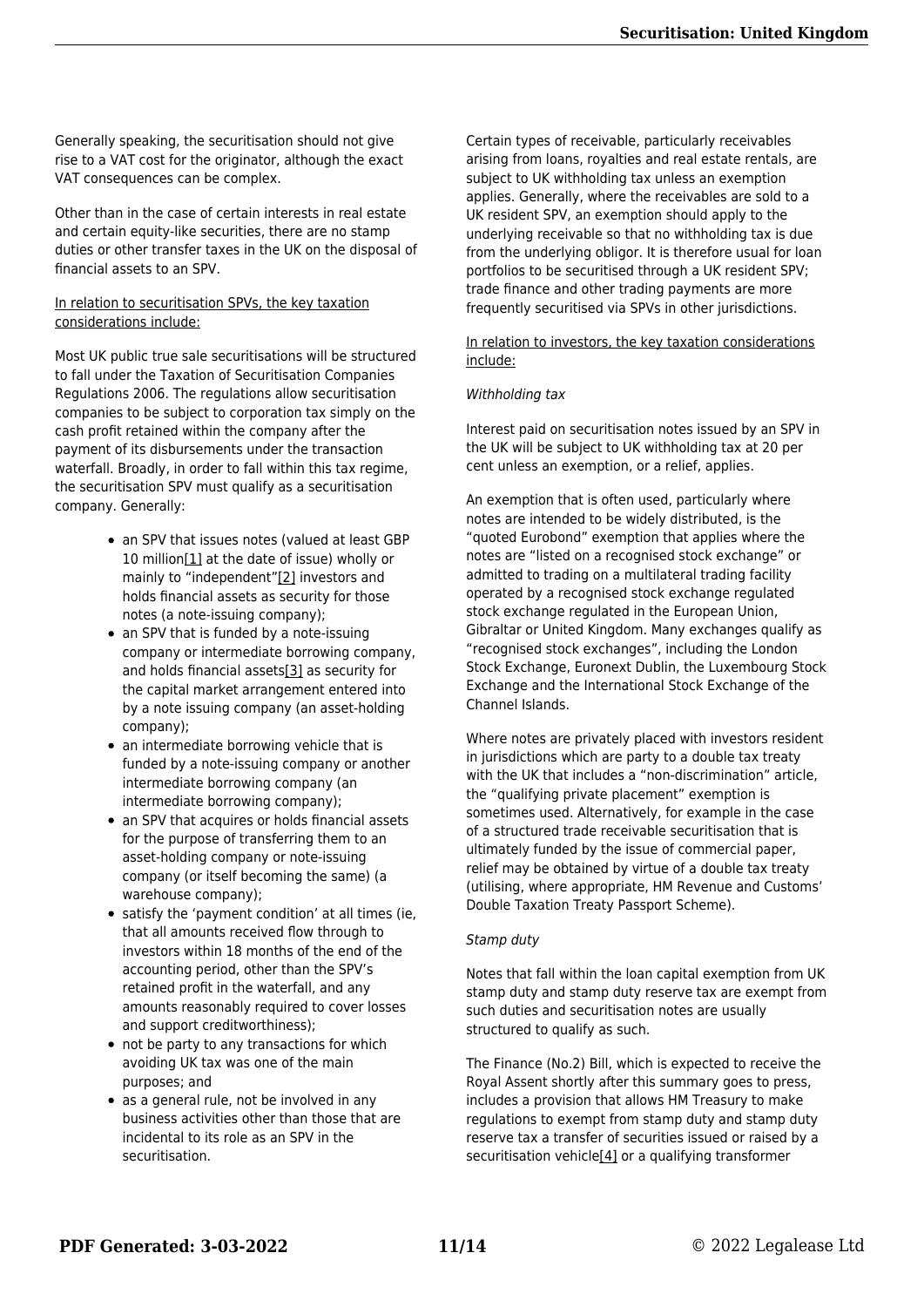vehicle, and by or to a securitisation company.

<span id="page-11-0"></span>[\[1\]](#page-10-0) The Government announced, in November 2021, an intention to lower this hurdle to £5 million. At the time of writing final amending regulations have not been published and it is not known precisely when this helpful change will come into effect.

<span id="page-11-1"></span>[\[2\]](#page-10-1) The Government indicated, in November 2021, that it was minded to alter the test of "independence" so that independence will be tested by reference to control of an entity's affairs through the holding of shares, possession of voting rights, or powers given by articles of association. The intention is to make the test simpler and easier to apply. At time of writing the final amending regulations have not been published and it is not known precisely when this helpful change will come into effect.

<span id="page-11-2"></span>[\[3\]](#page-10-2) The Government is consulting on whether to allow other assets to a qualify, including for example by permitting e longer-term holding of shares (or options or warrants over shares) obtained as part of a restructuring or bailout of an existing securitisation, or otherwise in the enforcement of security in relation to securitised assets.

<span id="page-11-3"></span>[\[4\]](#page-10-3) This exemption, which the Government has indicated should be brought into effect soon after the Finance Act 2022 receives the Royal Assent, is expected to cover "standard" capital market investments issued as part of a capital market arrangement. The exemption is not expected to generally cover notes which are convertible into other securities (other than into another capital market investment issued as part of a capital market arrangement by the same note-issuing securitisation company.

#### **22. To what extent does the legal and regulatory framework for securitisations in your jurisdiction allow for global or crossborder transactions?**

In terms of governing law, multi-jurisdictional securitisation transactions are often governed by English law due to the flexibility offered by English contract law and the English legal system. It is not unusual for securitisation transactions with an English law element to involve transaction parties from a multitude of locations globally.

From a European perspective, following the end of the Brexit implementation period on 31 December 2020, any securitisation with an originator, SSPE or sponsor that is not located within the European Union is no longer eligible to qualify for the EU Securitisation Regulation

"STS" label.

It is possible that the UK Government could amend the legislation that implements the EU Securitisation Regulation into the domestic laws of the UK in order to remove barriers to investment in domestic and international securitisation transactions.

#### **23. To what extent has the securitisation market in your jurisdiction transitioned from IBORs to near risk-free interest rates?**

As announced by the FCA in March 2021, LIBOR panels for GBP, JPY, CHF and EUR currency settings ceased on 31 December 2021. Certain key USD LIBOR settings will continue until the end of June 2023 to support the rundown of legacy contracts although, in November 2021, the FCA published a notice prohibiting the new use of the five continuing USD Libor settings by supervised entities with effect from 1 January 2022 subject to certain exceptions.

The Critical Benchmarks (References and Administrator's Liability) Act 2021 was also introduced in December 2021 to support the wind-down of critical benchmarks. In particular, the Act applies to provide certainty as to how contractual references to critical benchmarks in English law governed contracts should be interpreted where the FCA exercises its powers to oversee the wind-down of such benchmarks.

In the sterling markets, the Sterling overnight index average ("**SONIA**") is the preferred risk-free rate, SONIA having been administered and published by the Bank of England since April 2018. Since 2020, SONIA has been the market norm for new issuance of floating rate notes for securitisations.

#### **24. How could the legal and regulatory framework for securitisations be improved in your jurisdiction?**

We would see the following areas in which the regulatory framework for securitisations could be improved:

> under the laws of certain European countries and under New York law clauses in contracts that seek to restrict the ability of parties to assign rights (including receivables) thereunder (ban on assignment clauses) are rendered void or ineffective in order to allow companies to generate finance from their accounts receivable arising from such contracts. In secondary legislation under the Small Business, Enterprise and Employment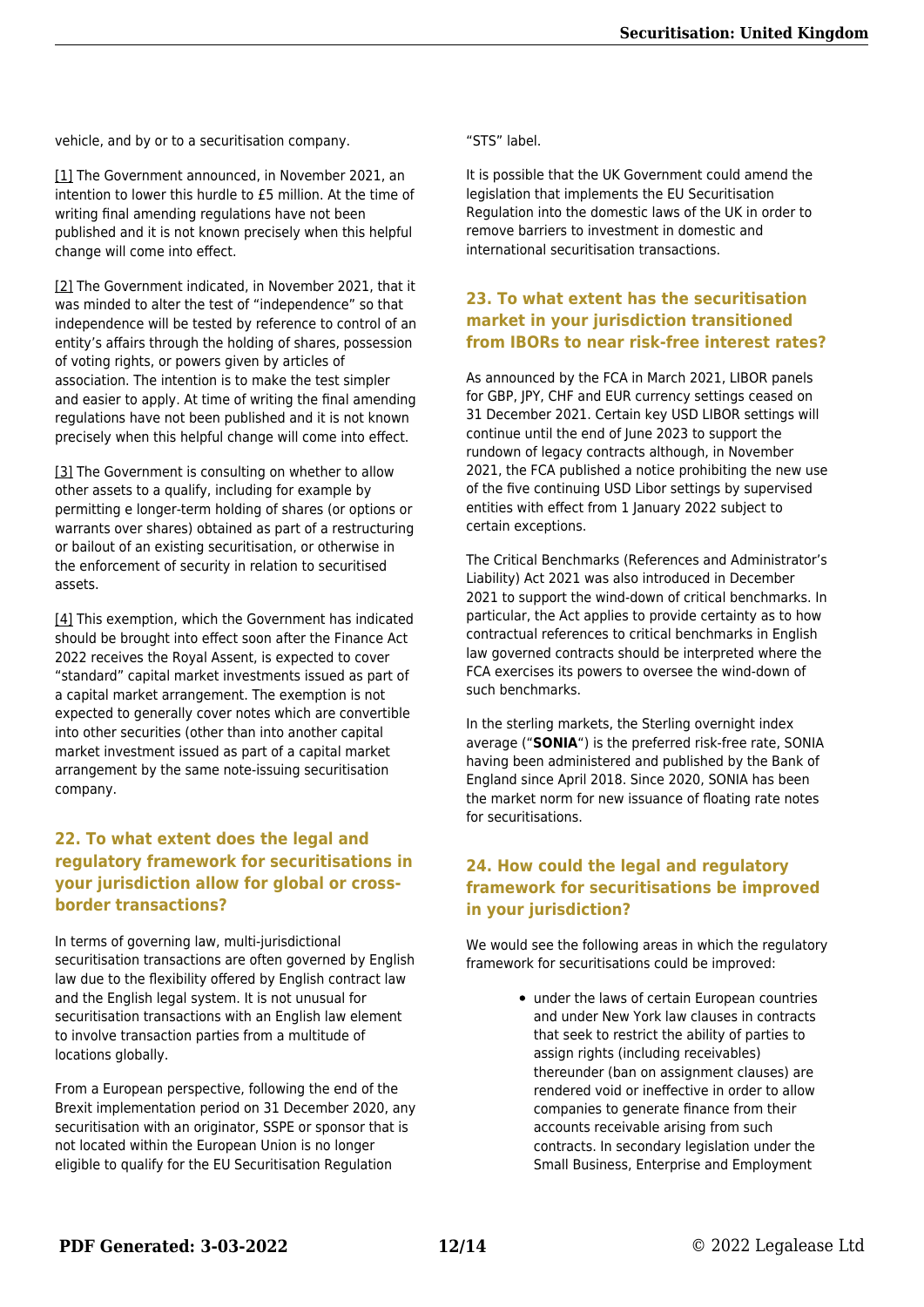Act 2015, the UK Government implemented a tool like this but with heavy restrictions, only applying to certain small businesses. The market for certain securitisations would be liberated by the extension of this kind of legislation.

- the UK Government and the FCA and PRA could consider changing certain reporting obligations under the UK Securitisation Regulations, in order to remove or reduce some of the burdens of the legislation on transactions.
- some of the reporting templates under the UK Securitisation Regulations, are unclear or difficult to apply to certain asset classes. The UK Government in connection with the FCA and the PRA could seek to improve this.
- the range of transactions that fall within the scope of "securitisations" for the purposes of the UK Securitisation Regulations, is very wide and indeed larger than the traditional conception of a securitisation. This has resulted in certain simple transactions being required to comply with burdensome rules that may arguably have been designed for larger, more complex securitisation transactions. The UK Government could consider exempting certain transactions from the legislation.

We would note in relation to the regulation of securitisation in the UK that although we do have clarity that the FCA and the PRA will regulate securitisation in the UK following Brexit, it remains to be seen how the FCA and the PRA will exercise their powers under the legislation and whether in time different interpretations of existing requirements or even if amendments to legislation will eventually be bought forward to amend the operation of the legislation in the UK.

#### **25. To what extent has the impact of COVID-19 changed practice and regulation in relation to securitisations in your jurisdiction?**

The Corporate Insolvency and Governance Act 2020 ("**CIGA**") came into force on 26 June 2020 and introduced changes to the UK's insolvency regime, some temporary and some permanent. Although these changes do not directly regulate securitisation transactions they may be relevant to securitisation transactions in certain instances.

On the temporary changes, initially due to expire on 30 March 2021 but extended until 30 September 2021,

creditors were prevented from presenting winding-up petitions based on unpaid statutory demands or unpaid judgment debts. These restrictions have since been replaced by new temporary measures aimed at phasing out the prohibition on creditors presenting winding-up petitions, which notably include an increase in the requisite debt threshold for the presentation of a petition from £750 to £10,000 as well as a requirement for creditors to seek repayment proposals and allow the debtor 21 days for a response before proceeding with the presentation of a petition. These new measures, designed to protect smaller businesses who have and continue to suffer the effects of the pandemic, were introduced on 1 October 2021 and will apply until 31 March 2022. The temporary easing of the restriction on entry into a moratorium for companies who had been in insolvency proceedings or benefitted from a moratorium in the preceding 12 months, was extended until 30 September 2021. This protection against creditors has since expired, so that companies subject to either of these procedures in the previous 12 months are now ineligible for a moratorium.

Other permanent changes in CIGA are two new rescue mechanisms, the scheme or arrangement for companies in financial difficulty and a 20 days moratorium during which no legal action can be taken. There is also a new restructuring plan (under part 26A of the Companies Act 2006) which allows for a "cross-class cram-down", similar to US Chapter 11 proceedings.

The UK Securitisation Regulations provide that when certain "significant events" occur in relation to a securitisation, this should be reported by the entity responsible for transaction reporting. This reporting should be sent to the holders of the securitisation positions and the competent authorities. The FCA and PRA have published guidance clarifying that significant events that occur in relation to securitisation transactions should be reported to the relevant regulator for that transaction, together with a new UK-formatted template form for reporting significant events under the UK Securitisation Regulations. This form must be used after 31 March 2022. Due to the economic uncertainty and difficulties that have arisen from COVID-19, this may lead to significant events reporting obligations being triggered due to the impact of the pandemic.

A more detailed discussion of the impact of COVID-19 on securitisation transactions including significant event reporting can be found at

[https://www.gide.com/en/news/covid-19-effects-of-the-cri](https://www.gide.com/en/news/covid-19-effects-of-the-crisis-on-european-securitisation-transactions) [sis-on-european-securitisation-transactions](https://www.gide.com/en/news/covid-19-effects-of-the-crisis-on-european-securitisation-transactions).